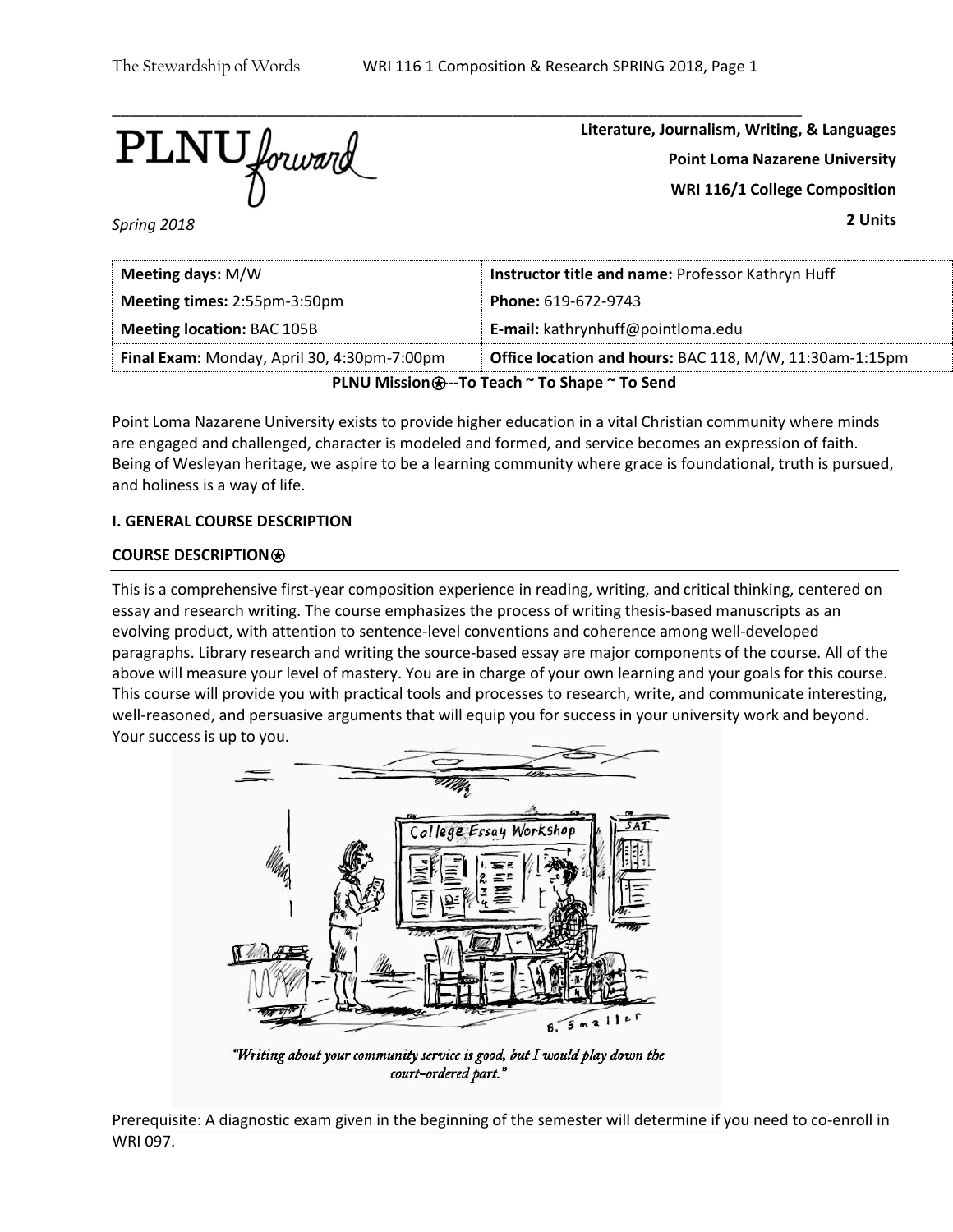# **ALIGNMENT OF IDEA OBJECTIVES TO GELOs, CLOs, & ASSESSMENT** ⍟

At the end of the semester, you will be asked to evaluate this course on four specific learning outcomes that the LJWL Composition Department has rated as essential, important components of the course. Below is a graphic that will show you what you can expect to learn and how your learning will be measured.

| <b>IDEA Course Objectives</b>                                                                                                                                                                                                                                      | <b>GE Learning Outcomes (GELOs)</b>                                                                                                                                                                                                                                                                                                            | <b>Course Learning</b><br><b>Outcomes (CLOs)</b>                                                                                                                    | <b>Assessment of Learning</b>                                                                                                                                                                                                                |
|--------------------------------------------------------------------------------------------------------------------------------------------------------------------------------------------------------------------------------------------------------------------|------------------------------------------------------------------------------------------------------------------------------------------------------------------------------------------------------------------------------------------------------------------------------------------------------------------------------------------------|---------------------------------------------------------------------------------------------------------------------------------------------------------------------|----------------------------------------------------------------------------------------------------------------------------------------------------------------------------------------------------------------------------------------------|
| Learn to apply course<br>з.<br>material (to improve thinking,<br>problem solving, and<br>decisions).<br>8. Develop skill in expressing<br>yourself orally and in writing.                                                                                          | 1a. Students will be able to effectively<br>express ideas and information to others<br>through written communication.                                                                                                                                                                                                                          | 1. Apply English language<br>conventions in various<br>genres of academic writing.                                                                                  | In-class activities: solo work &<br>teamwork<br><b>10 MUG Quizzes</b><br>2 Research papers<br>2 drafted essays<br>Oral presentations                                                                                                         |
| 3. Learn to apply course<br>material (to improve thinking,<br>problem solving, and<br>decisions).<br>8. Develop skill in expressing<br>yourself orally and in writing.                                                                                             | 1a. Students will be able to effectively<br>express ideas and information to others<br>through written communication.<br>1d. Critical Thinking: Students will be able to<br>examine, critique, and synthesize<br>information in order to arrive at reasoned<br>conclusions.                                                                    | 2. Demonstrate knowledge<br>of the stages of the writing<br>process in academic<br>writing: planning, drafting,<br>organizing, composing,<br>revising, and editing. | In-class activities: solo work &<br>teamwork<br>Scaffolded assignment<br>sequences<br>Peer editing<br>2 research papers<br>2 drafted essays<br><b>Rubrics</b><br>Oral presentations                                                          |
| 3. Learn to apply course<br>material (to improve thinking,<br>problem solving, and<br>decisions).<br>8. Develop skill in expressing<br>yourself orally and in writing.<br>11. Learn to analyze and<br>critically evaluate ideas,<br>arguments, and points of view. | 1a. Students will be able to effectively<br>express ideas and information to others<br>through written communication.<br>1d. Critical Thinking: Students will be able to<br>examine, critique, and synthesize<br>information in order to arrive at reasoned<br>conclusions.                                                                    | 3. Evaluate and use<br>rhetorical modes of<br>organization to create<br>written compositions.                                                                       | <b>Critical readings &amp; annotations</b><br>Case studies<br><b>Microthemes</b><br><b>Class discussions</b><br>10 Reading quizzes<br>In-class activities: solo work &<br>teamwork<br>Multi-drafted compositions<br><b>CREATE activities</b> |
| 9. Learn how to find, evaluate,<br>and use credible resources to<br>explore a topic in depth.<br>11. Learn to analyze and<br>critically evaluate ideas,<br>arguments, and points of view.                                                                          | 1c. Information Literacy: Students will be<br>able to access and cite information as well as<br>evaluate the logic, validity, and relevance of<br>information from a variety of sources.<br>1d. Critical Thinking: Students will be able to<br>examine, critique, and synthesize<br>information in order to arrive at reasoned<br>conclusions. | 4. Evaluate online sources of<br>information for valid<br>authority and expertise.                                                                                  | Library research assignment<br>In-class activities: solo & team<br>work<br>Case studies<br>Library research<br>Scaffolded assignment<br>sequences                                                                                            |
| 3. Learn to apply course<br>material (to improve thinking,<br>problem solving, and<br>decisions).<br>9. Learn how to find,<br>evaluate, and use credible<br>resources to explore a topic in<br>depth.                                                              | 1a. Students will be able to effectively<br>express ideas and information to others<br>through written communication.<br>1c. Information Literacy: Students will be<br>able to access and cite information as well as<br>evaluate the logic, validity, and relevance of<br>information from a variety of sources.                              | 5. Apply documentation<br>formats to cite research in<br>written compositions.                                                                                      | Research notes<br>Library research assignment<br>Case studies<br>In-class activities: solo & team<br>work<br>Homework<br>2 research papers                                                                                                   |
| 9. Learn how to find,<br>evaluate, and use credible<br>resources to explore a topic in<br>depth.<br>11. Learn to analyze and<br>critically evaluate ideas,<br>arguments, and points of view.                                                                       | 1c. Information Literacy: Students will be<br>able to access and cite information as well as<br>evaluate the logic, validity, and relevance of<br>information from a variety of sources.<br>1d. Critical Thinking: Students will be able to<br>examine, critique, and synthesize<br>information in order to arrive at reasoned<br>conclusions. | 6. Analyze texts to<br>determine point-of-view,<br>differing perspectives, tone,<br>purpose, audience, and<br>theme.                                                | Critical readings & annotations<br>Case studies<br>Library research<br>Microthemes<br><b>Class discussions</b><br>10 Reading quizzes<br>In-class activities: solo work &<br>teamwork<br><b>CREATE activities</b>                             |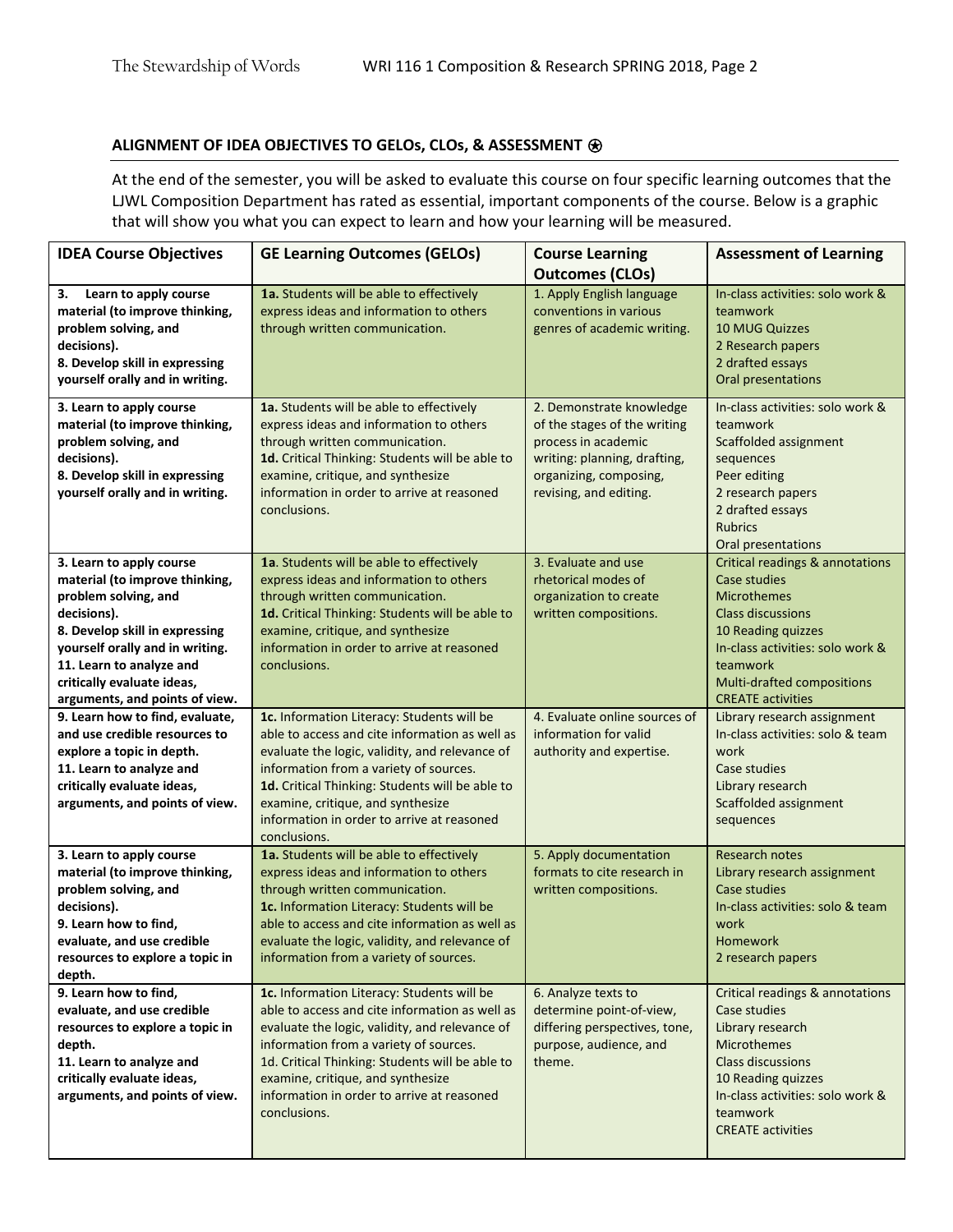# **REQUIRED TEXTS AND RECOMMENDED STUDY RESOURCES**

- 1. DasBender, Gita. *Language: A Reader for Writers.* Oxford UP, 2014. [LANG]
- 2. Hacker, Diana, and Nancy Sommers. *Writer's Reference.* 9 th ed. Bedford/St. Martins, 2018. [*WR*]
- 3. Launchpad, which is the online component of *Writer's Reference* 9<sup>th</sup> ed. It can be purchased with the textbook or separately. If you buy it separately, you can buy directly in our Canvas course or direct from MacMillan. Approximate cost is \$20.
- 4. Handouts/Supplemental Readings
- 5. Canvas Course[: https://www.canvas.pointloma.edu.](https://www.canvas.pointloma.edu/)
- 6. Physical notebook with college-ruled composition paper; laptop; printer.
- 7. Expect to spend approximately \$15.00 on printing costs.

# **ASSESSMENT AND GRADING**⍟

Assignments are aligned to institution, program, and course learning outcomes. Evaluation is based on various criteria: rubrics, quizzes, formative assessment, and summative assessment.

| Assignment distribution by percentage:                                                                                                      |                          | Grade scale:                                                                                  |                                                                                            |  |
|---------------------------------------------------------------------------------------------------------------------------------------------|--------------------------|-----------------------------------------------------------------------------------------------|--------------------------------------------------------------------------------------------|--|
| <b>Drafted Papers</b><br>$\bullet$<br>Final Exam<br>$\bullet$<br>Homework<br>Attendance, in-class activities,<br>$\bullet$<br>participation | 70%<br>10%<br>10%<br>10% | $A = 93 - 100$<br>$A = 90 - 92$<br>$B+=87-89$<br>$B = 83 - 86$<br>$B = 80 - 82$<br>$C+=77-79$ | $C = 73 - 76$<br>$C = 70 - 72$<br>$D+=67-69$<br>$D=63-66$<br>$D = 60 - 62$<br>$F = 0 - 59$ |  |

## **II. POLICIES & PROCEDURES**

## **SUPPORT**

You may count on my expertise and support to help you meet your course goals. However, I cannot support lack of planning or effort. Neither can I think for you. If you need assistance or feedback on any aspect of the course that is not addressed in class, I will be happy to meet with you before or after class to discuss your concerns and needs and to provide guidance and feedback. If you desire a longer session, you may drop in during office hours or schedule an appointment. For additional support, you are strongly encouraged to consul[t Tutorial Services](http://www.pointloma.edu/experience/offices/student-services/tutorial-services/services) or any of [Ryan Library's librarians](http://www.pointloma.edu/ryanlibrary).

## **STUDENT CONDUCT**

As a valued member of a community of learners, you have an obligation to be responsible and respectful to classmates and the instructor and to ensure that the exercise of your freedom of expression does not impinge on the rights of others in their quest for learning. In addition, you must acknowledge the responsibility of the professor to create and preserve an environment conducive to the learning of all students. The instructor has the responsibility and authority to maintain appropriate student behavior. The instructor is responsible for maintaining standards of academic performance established for this course.

## **STUDENT ATHLETES**

Any student athlete who is going to miss a class due to team obligations must speak with me and present official documentation by the end of Week 2 or as soon as the game schedule is posted. These absences will be excused, but assignments must still be submitted on their scheduled due dates.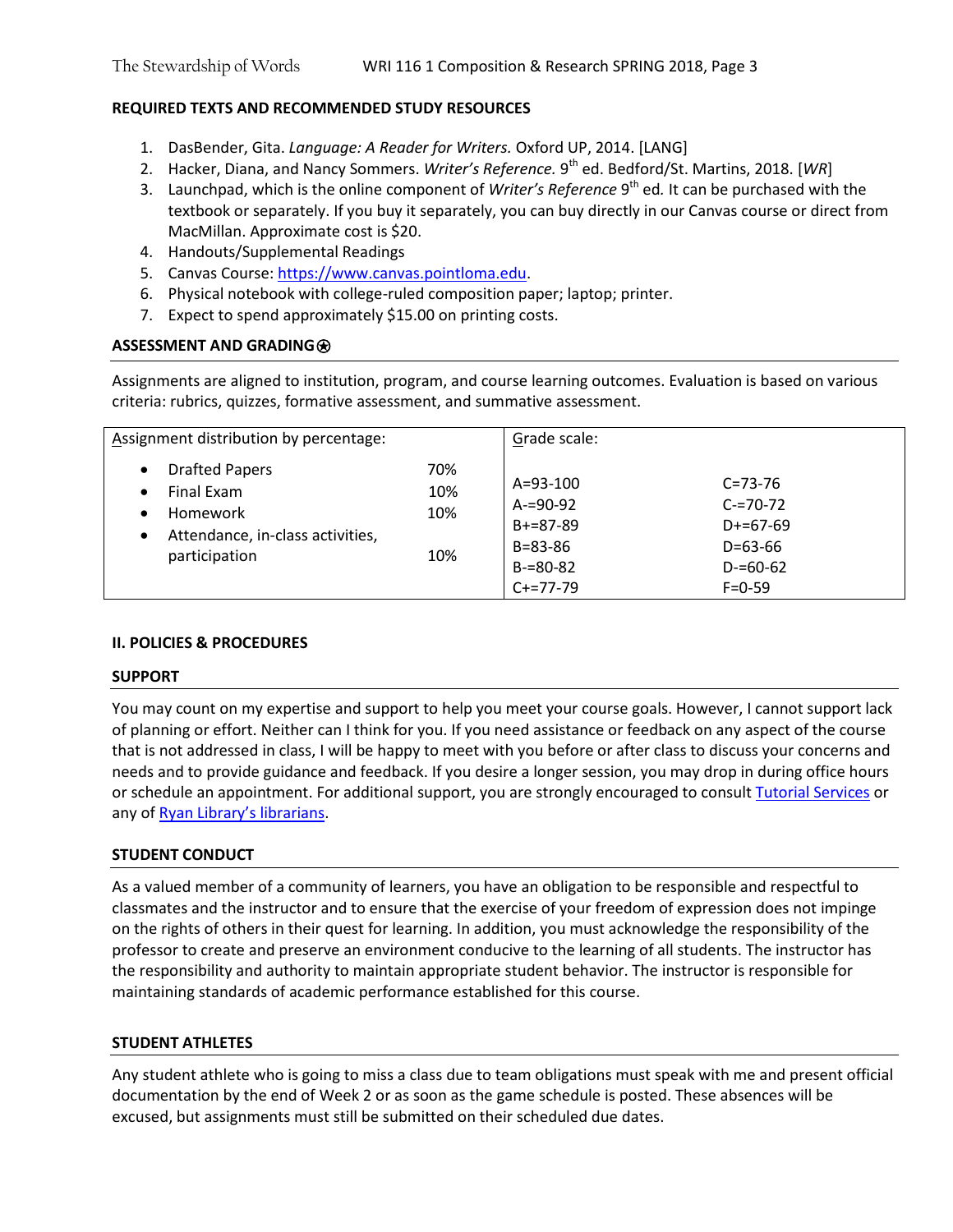#### **ASSIGNMENTS**

Homework, readings, discussion, and in-class writing assignments are 100% required. You must be prepared to discuss reading assignments on the day they are due, participate in respectful and lively discussions, and write your very best each and every day. Be prepared to read assigned texts closely, share your ideas with the class, and ask questions of your peers and your instructor. Examples include in-class writing exercises, activities, Canvas *WR* exercises & quizzes, editing log, Précis paragraphs, peer review worksheets, and research process assignments.

### **LATE ASSIGNMENTS**

Absence from class does not excuse the lateness of an assignment, and emails requesting extensions will not be answered. You must still submit your work by the due date even if you are not in class on that day. Points will be deducted for late work. Extensions may be granted in the case of a documented emergency or at my discretion.

#### **ABSENCES**

**In the event of absence for ANY reason, you are responsible for ANY information or class content missed.** It is your responsibility to consult Canvas or to contact a classmate for any missed handouts, notes, or content for the session missed. Do not email me with any non-excused requests for missed content or extensions on assignment due dates. A courtesy email to notify me of your absence is appreciated but not required.

#### **PEER REVIEW GROUPS**

You must bring three copies of the first drafts of your essays on the dates due. If you do not have a first draft for your peer review group, you must still attend class and participate in reading and responding to your peers' essays; failure to provide copies of your first draft to your group or to complete reviews for your peers will count against you (not against your peers) as missed homework.

#### **CANVAS**

It is your responsibility to check your Canvas account often for announcements, course material, forms, handouts, videos, postings, and messages. This is the primary way outside of class to access course materials, submit assignments, and communicate with each other. **NOTE: While the Canvas grade book should give you a relatively accurate view of your "running total" score in the class, you should not rely on it as a concrete reflection of your grade. See me if you have questions about this.** 

#### **ELECTRONIC DEVICES**

Please bring your laptop or mobile word processor to class. You will need it for some but not all in-class activities. BUT, until I give direction for use, all electronic devices must be silenced or turned off before the start of class. If during class you are seen texting, tweeting, checking email or Facebook, listening to music, or conducting any activity not related to the class activity at the moment, I will mark you absent for that day. Unauthorized use of technology is not the place for the classroom. There will be times when you will be allowed to use technology, and these will be announced ahead of time.

#### **COMPUTER OR PRINTER PROBLEMS**

Problems with technology happen. However, you should always back up your files. If your computer crashes and you are unable to produce a copy of your work by the beginning of class, your paper will be late. Do not leave printing your assignments until right before class. If your printer breaks and you are unable to produce a hard copy of your work at the beginning of class, you must still upload it to Canvas. An electronic submission will not take the place of a hard copy. You must produce a hard copy and deliver it to me in class no later than the next session.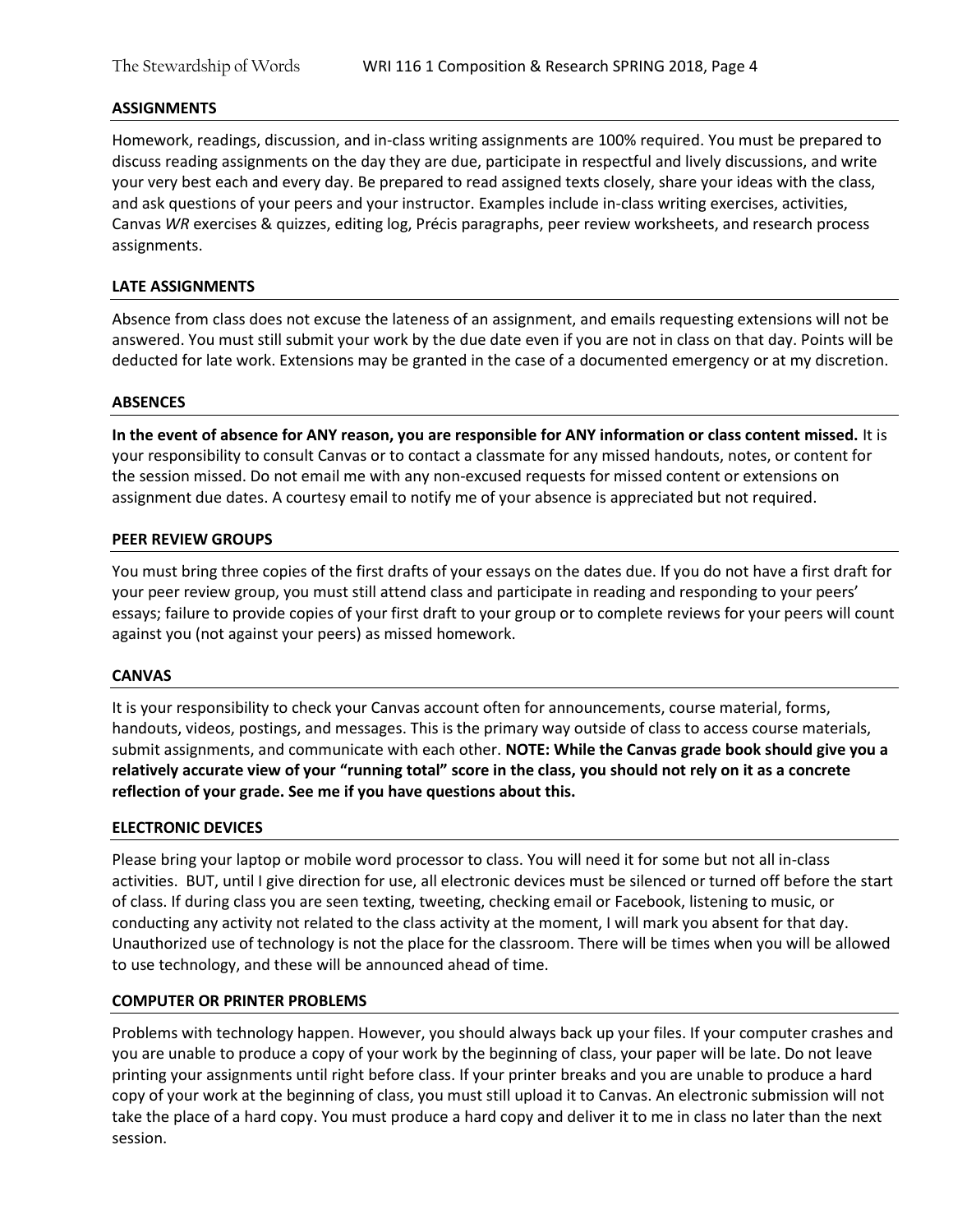# **COMMITMENT TO DIVERSITY AND NON-DISCRIMINATION**

This classroom will be a safe environment that is 100% free of discriminatory acts and bias. Cultural sensitivity will be strongly encouraged as you grow as contributors to the academic conversation and to the conversations in your life beyond the university. We will at all times practice the stated Core Values for PLNU:

- A willingness to hear and learn from many diverse voices is foundational to a Christian liberal arts education and prepares students to become truly educated people, equipped to live in a diverse society and world.
- It is through the inclusion and experience of others from diverse backgrounds and points of view that we often begin to see dimensions of truth previously unseen by us.
- Diversity not only enriches the educational endeavor, it is critical to it.

If you witness or experience an incident that could be considered unfair, biased, or discriminatory, please let me know, or contact PLNU's Chief Diversity Officer.

## **FINAL EXAMINATION POLICY**⍟

Successful completion of this class requires taking the final examination **on its scheduled day**. The final examination schedule is posted on the Class Schedules site. No requests for early examinations or alternative days will be approved.

## **PLNU COPYRIGHT POLICY**  $\bigcirc$

Point Loma Nazarene University, as a non-profit educational institution, is entitled by law to use materials protected by the US Copyright Act for classroom education. Any use of those materials outside the class may violate the law.

## **PLNU ACADEMIC HONESTY POLICY<sup>**</sup>

Students should demonstrate academic honesty by doing original work and by giving appropriate credit to the ideas of others. Academic dishonesty is the act of presenting information, ideas, and/or concepts as one's own when in reality they are the results of another person's creativity and effort. A faculty member who believes a situation involving academic dishonesty has been detected may assign a failing grade for that assignment or examination, or, depending on the seriousness of the offense, for the course. Faculty should follow and students may appeal using the procedure in the university Catalog. See Academic Policies for definitions of kinds of academic dishonesty and for further policy information.

## **PLNU ACADEMIC ACCOMMODATIONS POLICY<sup>**</sup>

If you have a diagnosed disability, please contact PLNU's Disability Resource Center (DRC) within the first two weeks of class to demonstrate need and to register for accommodation by phone at 619-849-2486 or by e-mail at DRC@pointloma.edu. See Disability Resource Center for additional information.

## **PLNU ATTENDANCE AND PARTICIPATION POLICY<sup>®</sup>**

Regular and punctual attendance at all classes is considered essential to optimum academic achievement. If the student is absent from more than 10 percent of class meetings (3 class periods), the faculty member can file a written report, which may result in de-enrollment. If the absences exceed 20 percent (6 class periods), the student may be de-enrolled without notice until the university drop date or, after that date, receive the appropriate grade for their work and participation. See Academic Policies in the Undergraduate Academic Catalog.